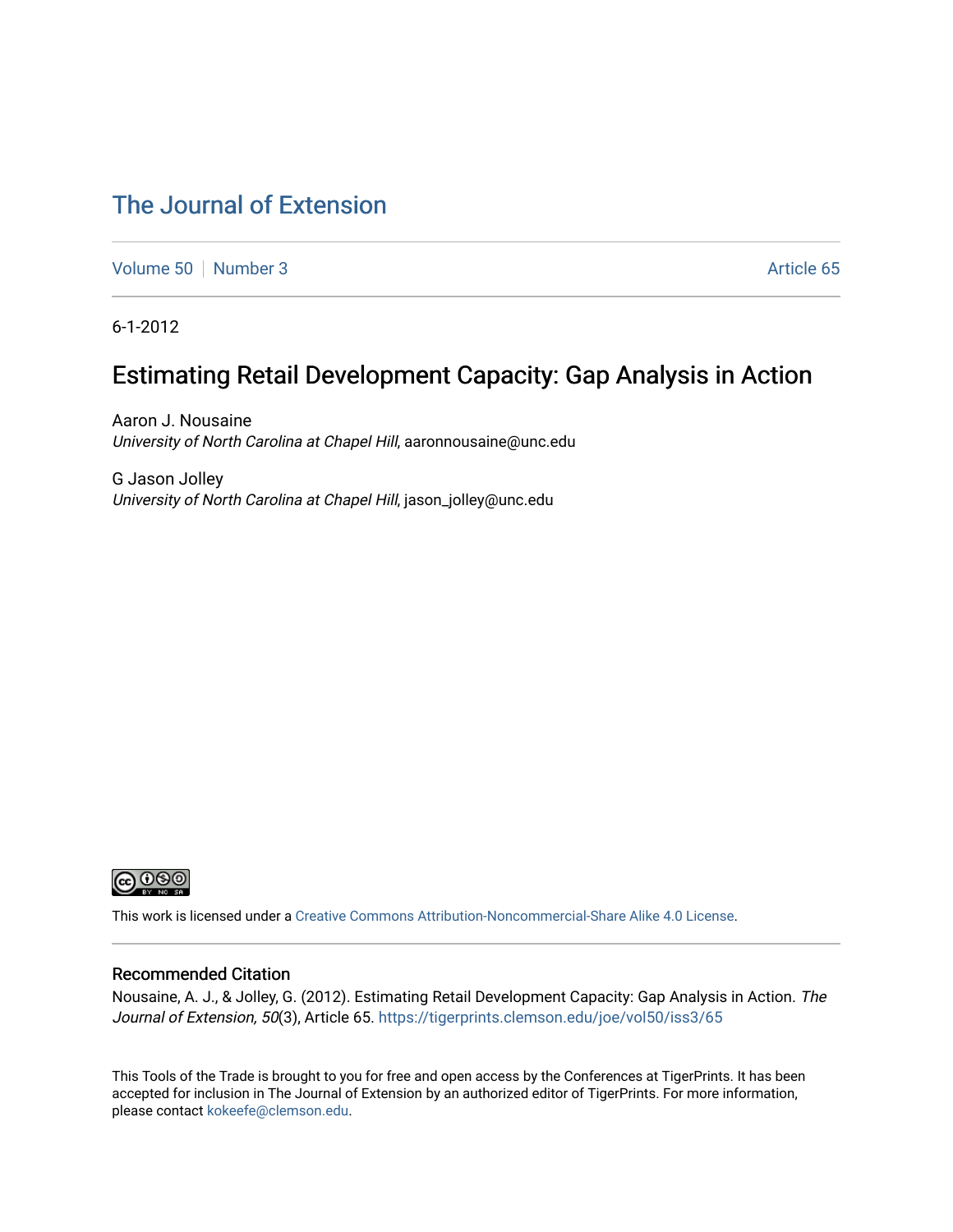

**June 2012 Volume 50 Number 3 Article Number 3TOT4**

[Return to Current Issue](http://www.joe.org/joe/2012june/)

## **Estimating Retail Development Capacity: Gap Analysis in Action**

**Aaron J. Nousaine** Senior Research Associate [aaronnousaine@unc.edu](mailto:aaronnousaine@unc.edu)

**G. Jason Jolley** Senior Research Director [Jason\\_jolley@unc.edu](mailto:Jason_jolley@unc.edu)

Center for Competitive Economies (C3E) University of North Carolina at Chapel Hill Chapel Hill, North Carolina

*Abstract: This article discusses one method for converting retail trade gap data into estimates of retail real estate development capacity using both public and proprietary data sources. This information is useful to Extension agents and economic development professionals interested in downtown redevelopment and targeted retail business recruitment.*

### **Introduction**

Previous articles in the *Journal of Extension* (JOE) introduced retail gap analysis as a valuable tool in community economic development. For example, Barta and Woods (2001) discussed the value of a specific "gap analysis report" to Extension officers in Oklahoma. Sharp, Clark, Davis, Smith, and McCutcheon (2011) described how gap analysis was used to study local food systems in Ohio. In this article, we expand on this prior work by introducing one method that Extension agents can use to turn retail trade gap data into estimates of real estate development capacity.

## **Defining the Retail Trade Gap**

So what is a retail trade gap? Barta and Woods rightly acknowledge that a trade gap can only be identified within the context of a well-defined trade area. This often corresponds to an established community (i.e., neighborhood, retail corridor, city, county, or region). Using data for the trade area, the analyst first measures the value of consumer expenditures made by local area residents. They then measure the total value of retail sales in the area. By subtracting total retail sales (supply), from total retail expenditures (demand), the analyst can derive the net balance of trade, or retail trade gap, within the local retail sector (Sharp et al., 2011). The retail trade gap can be either positive or negative for different retail sub-sectors. A negative trade gap indicates a net retail leakage. This is equal to the amount of money spent by local residents outside of the trade area. Conversely, a positive trade gap indicates a net injection of retail sales dollars. This is equal to the amount of money that residents from outside the community spent within the trade area. These calculations are illustrated using hypothetical demand and supply numbers in Table 1 below.

As in the case of Barta and Woods (2001), retail trade data are available for purchase from a variety of private vendors. However, some public data sources also exist. The U.S. Bureau of Labor Statistics (BLS) publishes data from the Consumer Expenditure Survey (CE) that provides per capita estimates of consumer demand at the national and regional level, based on various demographic characteristics. In combination with a unique consumer profile for the local area, it is possible to use these figures to derive estimates of local consumer retail spending. On the supply side, local retail sales tax data are often used by economists to develop estimates of local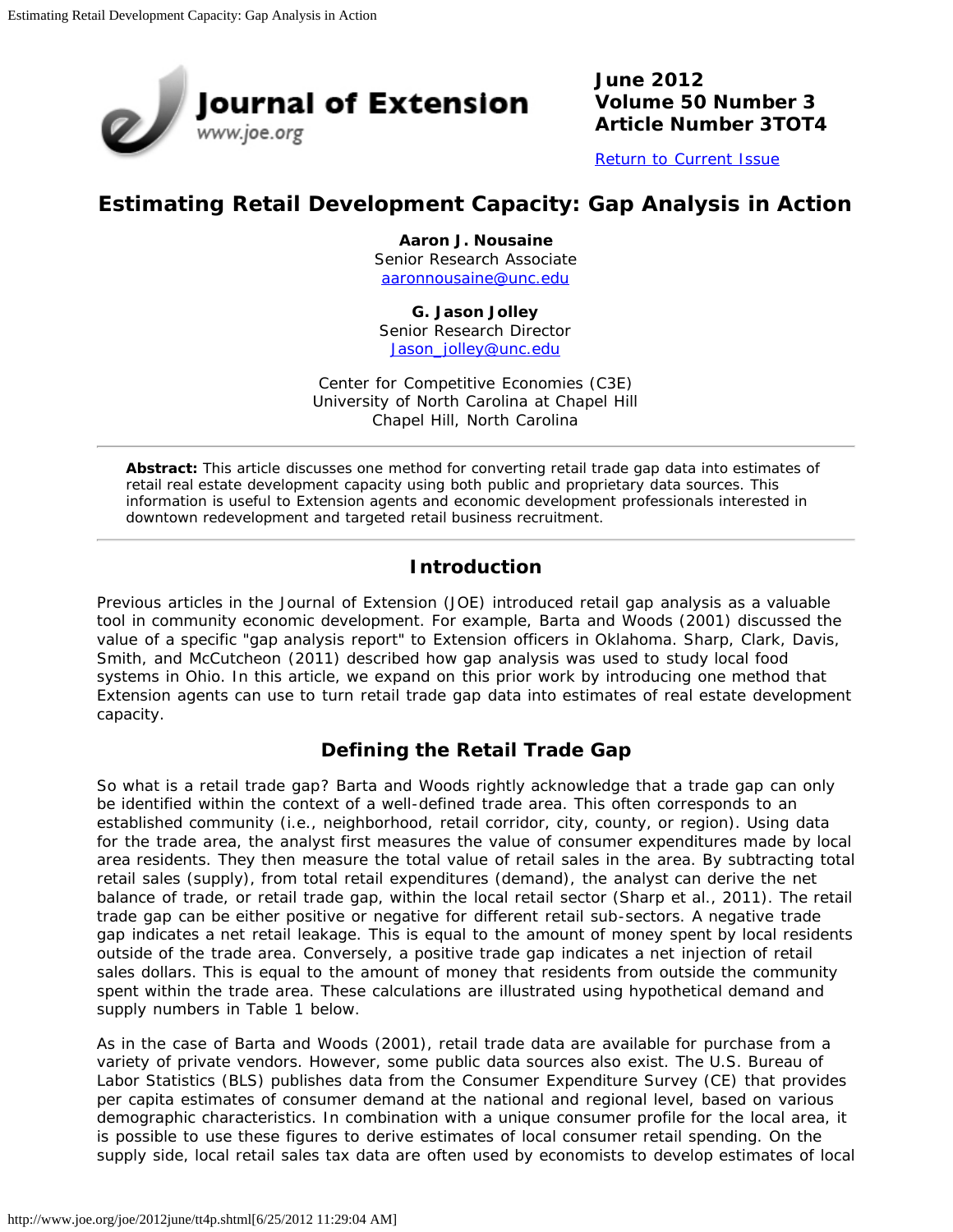retail sales. These data are typically available through the city, county, or state tax assessor's office. When data are available, one must simply multiply total retail sales tax receipts by the tax rate to estimate gross sales. Whatever the source, the results are roughly the same and data derived from either public or private sources can be used with the following methodology to estimate local real estate development potential.

| Retail<br>Category                              | Consumer<br><b>Expenditures</b><br>(Demand)                         | <b>Retail Sales</b><br>(Supply) | (Leakage)/Injection |  |
|-------------------------------------------------|---------------------------------------------------------------------|---------------------------------|---------------------|--|
| Automotive<br>Supply                            | \$4,800,000                                                         | \$6,900,000                     | \$2,100,000         |  |
| Furniture &<br>Home<br>Furnishings              | \$7,200,000                                                         | \$10,200,000                    | \$3,000,000         |  |
| Electronics &<br>Appliances                     | \$7,700,000                                                         | \$7,860,000                     | (\$160,000)         |  |
| <b>Building</b><br>Material,<br>Garden Equip    | \$32,000,000                                                        | \$77,000,000                    | $(*45,000,000)$     |  |
| Food &<br>Beverage                              | \$46,000,000                                                        | \$88,400,000                    | \$42,400,000        |  |
| Health &<br>Personal Care                       | \$16,000,000                                                        | \$19,400,000                    | (\$3,400,000)       |  |
| Clothing &<br>Clothing<br>Accessories           | \$15,000,000                                                        | \$22,500,000                    | (\$7,500,000)       |  |
| Sporting Gds,<br>Hobby, Book,<br>Music          | \$6,300,000                                                         | \$10,500,000                    | (\$4,200,000)       |  |
| General<br>Merchandise                          | \$41,000,000                                                        | \$44,500,000                    | \$3,500,000         |  |
| Miscellaneous<br><b>Store Retailers</b>         | \$7,700,000                                                         | \$10,000,000                    | (\$2,300,000)       |  |
| Non-Store<br>Retailers                          | \$20,000,000                                                        | \$39,400,000                    | (\$19,400,000)      |  |
| Foodservice &<br><b>Drinking Places</b>         | \$31,000,000                                                        | \$46,500,000                    | (\$15,500,000)      |  |
| Auto and Other<br><b>Vehicle Dealers</b><br>(a) | \$60,000,000                                                        | \$90,000,000                    | (\$30,000,000)      |  |
| Gasoline<br><b>Stations</b>                     | \$35,000,000                                                        | \$45,000,000                    | (\$10,000,000)      |  |
| <b>All Categories</b><br>with Leakage           | \$230,700,000<br>Notes: (a) Includes auto and other motor vehicles. | \$368,160,000                   | (\$137,460,000)     |  |

**Table 1.** Retail Trade Gap Analysis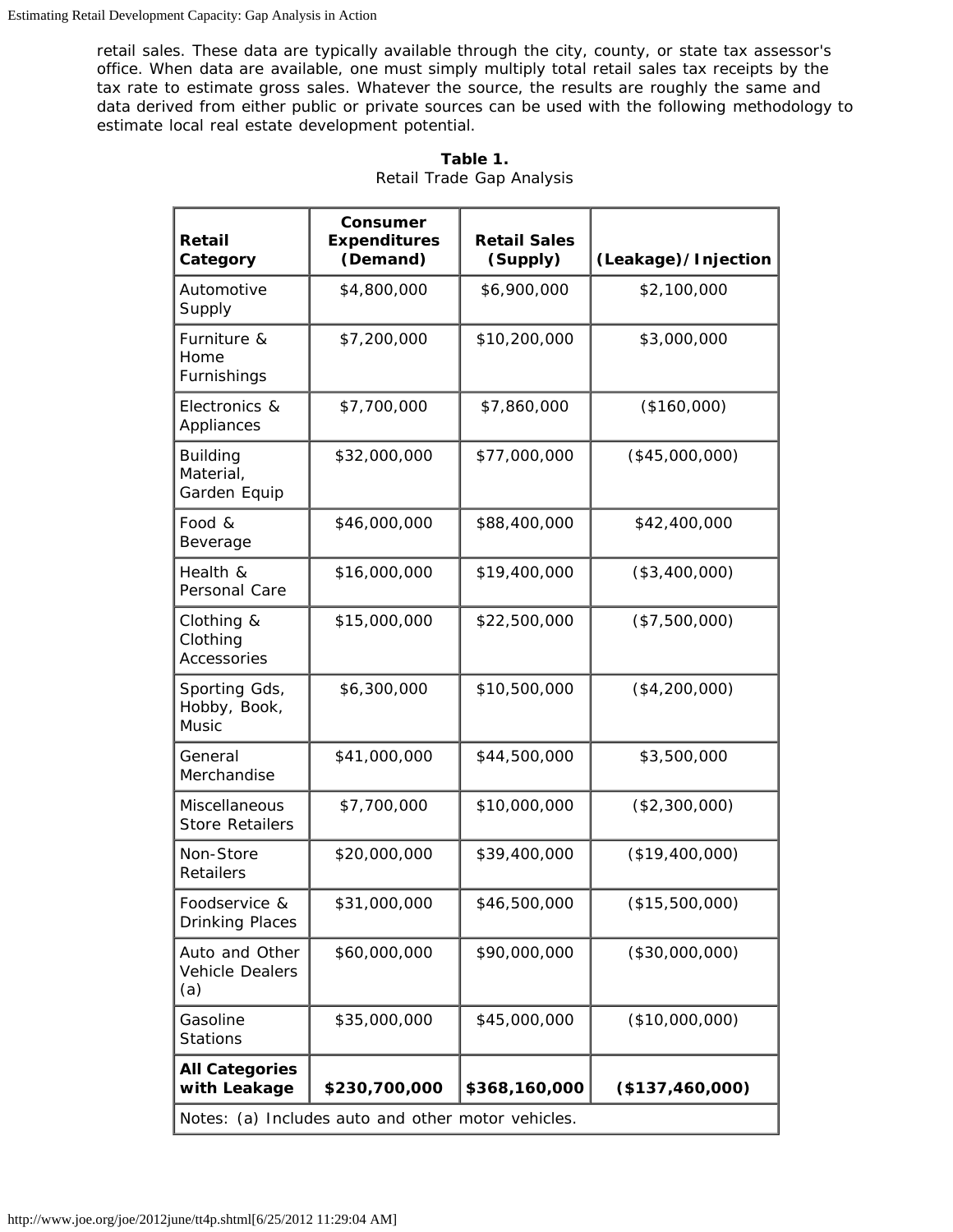## **Turning the Trade Gap into Development Capacity**

One way to operationalize information on the retail trade gap is to estimate the additional square footage of indoor retail sales space that could potentially be supported by the capture of leaked domestic retail spending. This is done by multiplying the total value of the retail leakage by the average sales per square foot for the corresponding retail product category. This data can be acquired from a variety of business associations and real estate advisory groups, but is most often culled from a book published by the Urban Land Institute (2008), called the *Dollars and Centers of Shopping Centers*. The result of this calculation is a base estimate of sales floor space that must be adjusted to accommodate additional administrative or office space, as well as a healthy vacancy rate. For most leased retail space the administrative component is equal to roughly 15 percent of the sales floor area. Depending on the characteristics of the local real estate market, a healthy vacancy rate can range anywhere from five to 10 percent. For some retail categories, such as automotive dealers and gasoline stations, these calculations will be conducted on a per acre basis, due to the way that average sales figures are recorded.

| <b>Retail Category</b>                  | (Leakage)/Injection | <b>Sales</b><br>Per<br>Sq.<br>Ft. | Supportable<br>Sq. Ft. | Non-<br><b>Retail</b><br>Adjust.<br>(a) | Supportable<br>Sq. Ft. (b) |
|-----------------------------------------|---------------------|-----------------------------------|------------------------|-----------------------------------------|----------------------------|
| Automotive<br>Supply                    | \$2,100,000         | \$200                             | n.a.                   | n.a.                                    | n.a.                       |
| Furniture &<br>Home<br>Furnishings      | \$3,000,000         | \$350                             | n.a.                   | n.a.                                    | n.a.                       |
| Electronics &<br>Appliances             | (\$160,000)         | \$500                             | 320                    | 365                                     | 356                        |
| Building Material,<br>Garden Equip      | (\$45,000,000)      | \$425                             | 105,774                | 120,582                                 | 117,832                    |
| Food & Beverage                         | \$42,400,000        | \$400                             | n.a.                   | n.a.                                    | n.a.                       |
| Health &<br>Personal Care               | (\$3,400,000)       | \$475                             | 7,158                  | 8.160                                   | 7,974                      |
| Clothing &<br>Clothing<br>Accessories   | (\$7,500,000)       | \$200                             | 37,500                 | 42,750                                  | 41,775                     |
| Sporting Gds,<br>Hobby, Book,<br>Music  | (\$4,200,000)       | \$250                             | 16,800                 | 19,152                                  | 18,715                     |
| General<br>Merchandise                  | \$3,500,000         | \$250                             | n.a.                   | n.a.                                    | n.a.                       |
| Miscellaneous<br><b>Store Retailers</b> | (\$2,300,000)       | \$375                             | 6,133                  | 6,992                                   | 6,833                      |
| Non-Store<br><b>Retailers</b>           | (\$19,400,000)      | n.a.                              | n.a.                   | n.a.                                    | n.a.                       |
| Foodservice &<br><b>Drinking Places</b> | (\$15,500,000)      | \$400                             | 38,750                 | 44,175                                  | 43,168                     |
| <b>All Categories</b><br>with Leakage   | (\$97,460,000)      |                                   | 212,435                | 242,176                                 | 236,652                    |

#### **Table 2.** Existing Additional Supportable Retail Square Feet